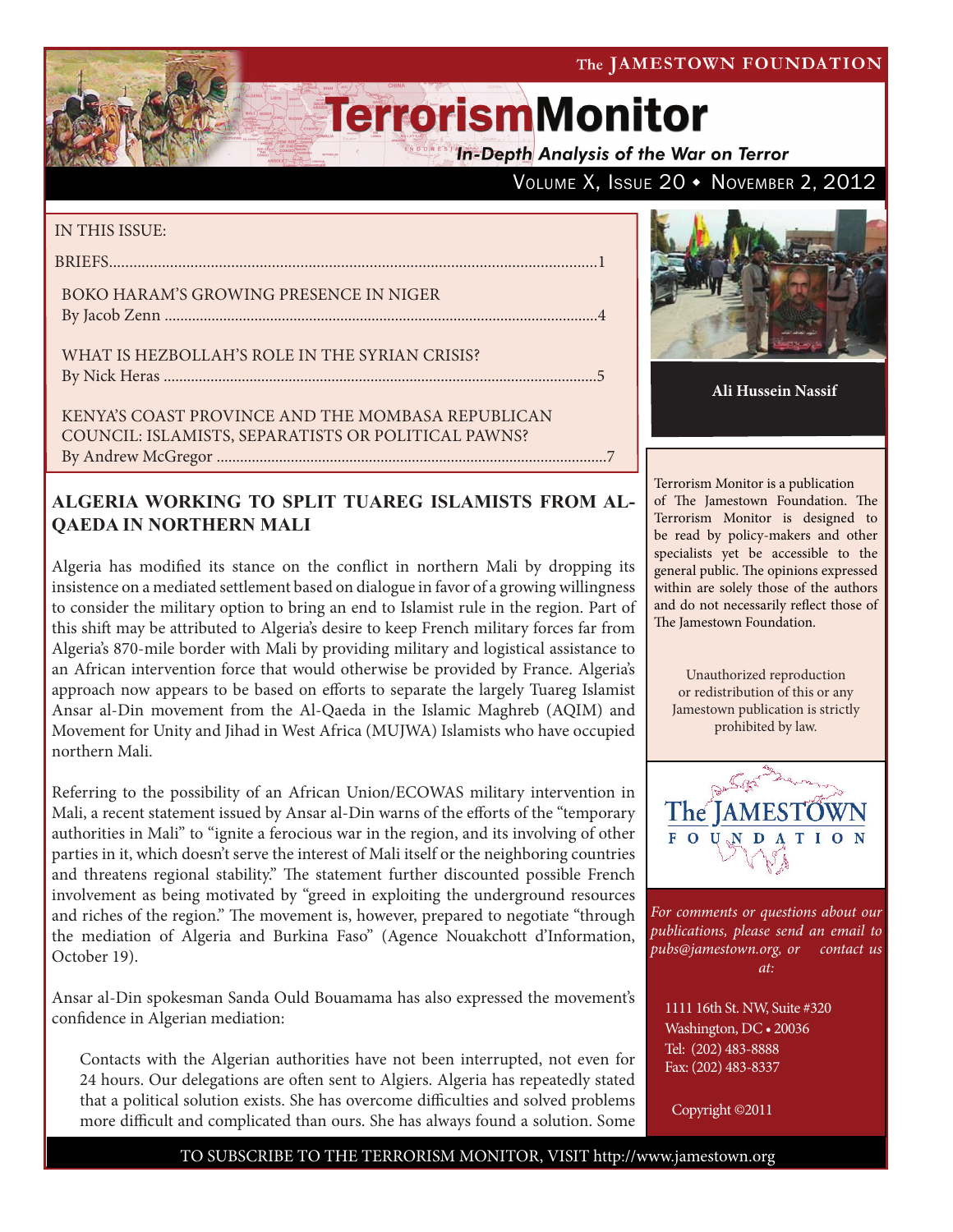TerrorismMonitor Volume X + Issue 20 + November 2, 2012

would not let [Algeria] play its role in the region (*Tout sur l'Algérie*, October 30).

When asked if Ansar al-Din would join an anti-terrorist coalition to expel AQIM from northern Mali, the spokesman initially expressed disinterest but was ultimately noncommittal, an attitude that suggests the movement is at least considering its options:

We are going to fight al-Qaeda in whose interest? For the interests of Obama? The problem of the Muslim world cannot be solved through war but rather with a realistic vision of the situation and with a return to religion. Those who would fight al-Qaeda must turn to religion and then ask themselves if they must fight al-Qaeda… I told you that we are an Islamist movement. We will fight those who our religion orders us to fight and we stop fighting when our religion requires us to do so (*Tout sur l'Algérie*, October 30).

Referring to Algeria's colonial past, Bouamama appeared to regard Algeria as a potential guardian against foreign military intervention rather than a participant: "We will resist and defend ourselves; that is our right. I think that Algerians are best placed to know. Algeria has paid [in the fight against colonialism] with the blood of a million and a half martyrs. We will not be the first to suffer a military intervention" (*Tout sur l'Algérie*, October 30). The Ansar al-Din spokesman's remarks were made the same day the Algerian minister of veterans' affairs demanded a "frank acknowledgement" of French war crimes committed during the colonization of Algeria (Algérie Presse Service, October 30).

An Algerian daily said that official sources from Ansar al-Din had held a secret meeting with Algerian military commanders in Kidal in the fourth week of October to discuss the issue of foreign military intervention in northern Mali. According to the sources, the leader of the Algerian military delegation warned that Algeria was under pressure to take part in the intervention and had concluded such action was inevitable if terrorism was to be defeated in the region (*El-Fadjr* [Algiers], October 24).

Burkina Faso President Blaise Compaoré has been acting as a mediator for the crisis in northern Mali for several months and has met with both the largely sidelined Tuareg separatists of the Mouvement national pour la libération de l'Azawad (MNLA) and the Tuareg Islamists of Ansar al-Din. While it has been suggested that Compaoré is working to split Ansar al-Din from their AQIM and MUJWA allies, the Burkinabé president is adamant that he is "not seeking to divide anybody." He does, however, follow the emerging line that the military option would target "only terrorists and traffickers," i.e. the militants of al-Qaeda and MUJWA (*Jeune Afrique*, October 13).

ECOWAS spokesman Abdou Cheick Touré appeared to echo this approach when he noted a negotiated approach had not been abandoned and that it was "normal" to talk to the Tuareg of the MNLA and Ansar al-Din while emphasizing that the latter must drop their alliance with AQIM and MUJWA: "[The Tuareg] are Malians. We must see if they agree to come back into the republic, to abandon their secessionist ideas, to make peace and abandon other criminal groups" (AFP, October 30).

Algerian Foreign Ministry spokesman Amar Belani has claimed there is a trend in the press to characterize Algeria's position on the military intervention as being at odds with its neighbors. Noting that the use of force was "legitimate" to eliminate terrorism and organized crime in the Sahel, Belani also drew a distinction between the Tuareg insurgents and the outside Islamist groups who were now based in northern Mali: "The use of force must be carefully done to avoid any ambiguity or confusion between northern Mali's populations who have legitimate demands and the terrorist groups and drug dealers who must be the primary target…" (Algérie Presse Service, October 11).

There are reports that the MNLA has made important changes in its military leadership in anticipation of an offensive against AQIM. For the moment, they are still waiting to hear whether Ansar al-Din leader Iyad ag Ghali will be friend or foe in the looming struggle. Ag Ghali is said to be under strong pressure from his Ifoghas tribe to abandon his AQIM allies, with traditional Ifoghas chief Intalla ag Attaher telling ag Ghali: "It is now that you have to decide or in the future we will consider you as an enemy" (*Jeune Afrique*, October 29).

In a recent interview, Abdelkader Messahel, Algeria's minister for Maghrebi and African Affairs, appeared to offer the Tuareg rebels a review of their grievances if they dissociated themselves with terrorism or separatism. According to Messahel, AQIM and MUJWA are "terrorists and drug traffickers" with whom there can be no negotiation: "I think that the time has come for these [Tuareg] groups in northern Mali to distance themselves from terrorism and organized crime. And at the same time for them to engage in a national process that will preserve Mali's national unity and dissociate these groups from any quest for independence or any kind of collusion with these terrorist groups." On Ansar al-Din's alliance with AQIM and MUJWA, Messahel said: "We want this group to dissociate itself once and for all from any ties or collusion with all forms of terrorism. This is what we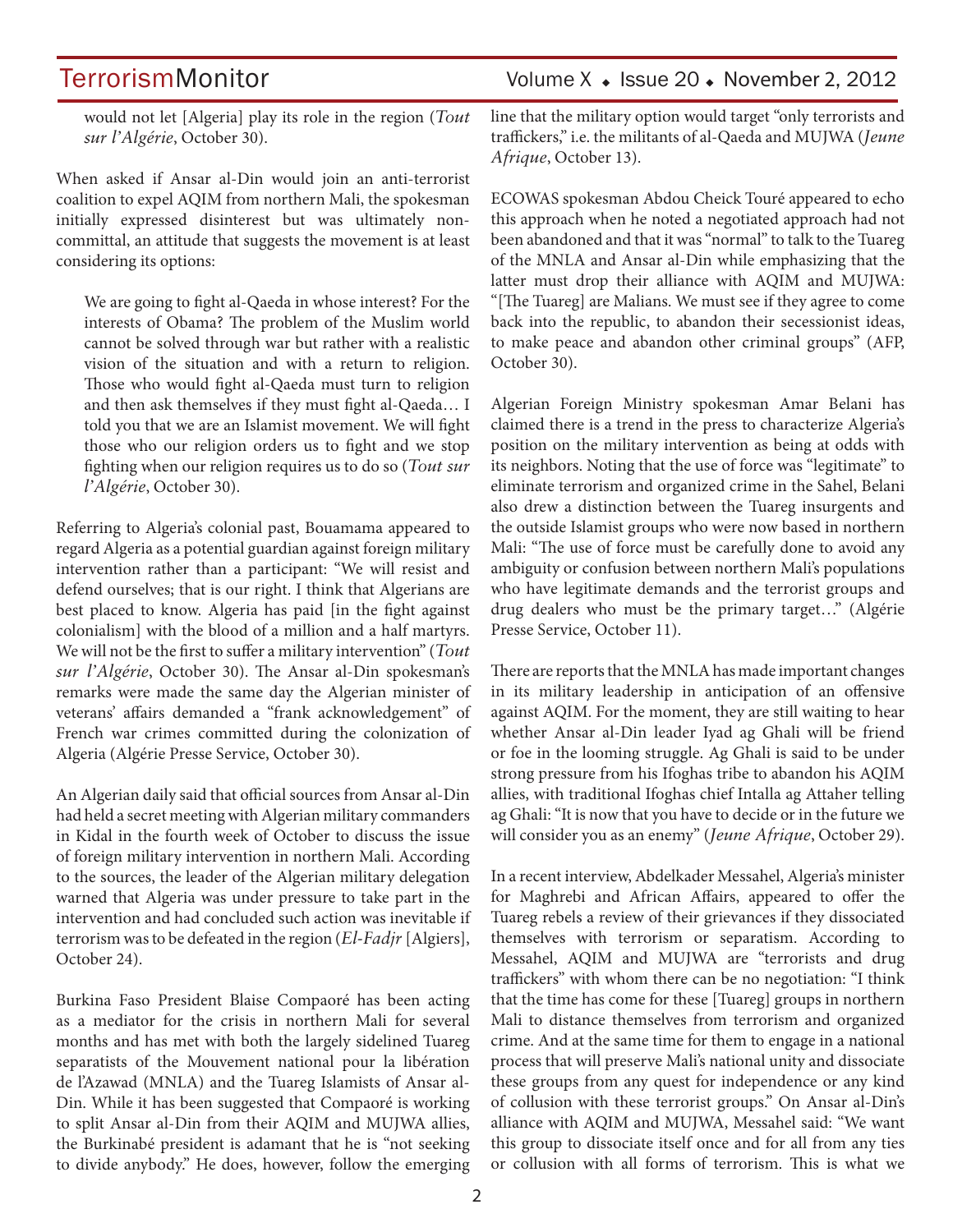think, and this is what we want." At the same time, Messahel emphasized the importance of strengthening the Malian army, "which must also be at the center of the Malian State's redeployment throughout its territory" (RFI, October 16).

An AU delegation will meet with the defense ministers of Algeria, Mauritania and the ECOWAS nations and their military chiefs-of-staff on November 5 to discuss planning for a military intervention in Mali (*Jeune Afrique*, October 27).

### **BAHRAIN PUTS SHI'A VILLAGE UNDER SIEGE**

Twenty months into a simmering Shiite "Arab Spring" style revolt in the Sunni-ruled Kingdom of Bahrain, the Gulf state's Interior Ministry has issued orders banning all anti-government protests and demonstrations, claiming that Bahraini society was "fed up" with the regular demonstrations that call for the Khalifa royal family to step down (Mehr News Agency, October 30). The protests, often organized through social-networking sites, have continued despite violent crackdowns by Bahraini security forces that have killed at least 60 people. Bahrain's role as host of the U.S. Fifth Fleet, at the same time the kingdom's monarchy represses calls for democracy by the Shi'a majority, has given Iran a unique propaganda opportunity to attack their antagonists in America and the Sunni-ruled Gulf states.

Recently, Iranian press agencies seized on the alleged "siege" by Bahraini security forces of the village of al-Akr, 20 miles south of the Bahraini capital of Manama. Problems began in al-Akr on October 18, when police in the village were attacked with a homemade bomb that killed one officer and left a second in critical condition. Prior to the blast, residents of al-Akr were in the streets waving Bahrain's flag and chanting slogans calling for the fall of the regime and the deposition of Bahrain's ruler, Hamad bin Isa al-Khalifa (BBC, October 19). The demonstration was one of several called for by the February 14 Youth Coalition, an opposition group that organizes through social networking sites (AFP, October 19). Shiite activists claimed that the policeman killed in the attack was a "foreign national" (al-Alam [Tehran], October 21).

Security forces detained seven men in the incident and placed a cordon around the village that police said was intended to help capture other suspects in the bombing (NOW Lebanon, October 23). Opposition reports claimed that government reports that life in the village was continuing normally were

### Volume  $X \triangleleft$  Issue 20  $\triangleleft$  November 2, 2012

false, suggesting that "mercenary forces" were preventing food and medical aid from reaching the village, had attacked a Shiite mosque and were punishing the village for its "past defiant stances" (Bahrain Online, October 23; Fars News Agency, October 23). In the Bahraini context, "mercenary" is a euphemism for troops and policemen from Saudi Arabia, Qatar and the UAE who entered Bahrain in March 2011 as part of the Peninsula Shield Force (PSF), a multi-national armed force under the command of the Gulf Cooperation Council (GCC) (see Terrorism Monitor Brief, March 24, 2011).

Despite its small size, the village of al-Akr has been a hotbed of anti-regime activity that has turned violent before. On April 9, seven policemen were injured (three critically) by what police described as a pipe bomb attached to a container full of gasoline detonated near a police checkpoint. Police entered the village and arrested four suspects the following day, reportedly beating the relatives of those suspects who had evaded arrest. The village was surrounded by police forces who opposition elements claimed were imposing "collective punishment" (al-Arabiya, April 10; UPI, April 11).

In the latest incident, Iranian reports claimed security forces surrounding al-Akr had used "bombs and poisonous gas against citizens passing along the streets" (Fars News Agency, October 28). While tear gas and "sound bombs" were reported to have been used in confrontations with demonstrators in al-Akr, there is no evidence the town has otherwise been bombed or shelled.

Hoseyn Sobhaninia, a senior member of the Majlis (Iranian parliament) roundly condemned the "siege": "The deadly silence of the international community has given the al-Khalifa regime freedom to continue suppressing and killing people and they keep [creating] human rights catastrophes by attacking defenseless people" (Press TV [Tehran], October 26). Ten Bahraini opposition groups and NGOs went so far as to send an urgent appeal to UN Secretary-General Ban Ki-moon to intervene in lifting "the siege on al-Akr" and to take a firm stand against Bahrain's "collective punishment policy" (al-Wifaq.net, October 21). Human rights activists in Bahrain called for the trial of Interior Minister Shaykh Rashid bin Abdullah al-Khalifa for crimes against humanity (Fars News Agency, October 24). Other reports insisted that Shiite opposition groups were inflating the seriousness of the situation in al-Akr in order to deflect public attention from the death of the policeman and prevent the apprehension of his killers (al-Watan [Manama], October 22; October 23). Four suspects detained in relation to the bombing later told an activist who met them in custody that they had been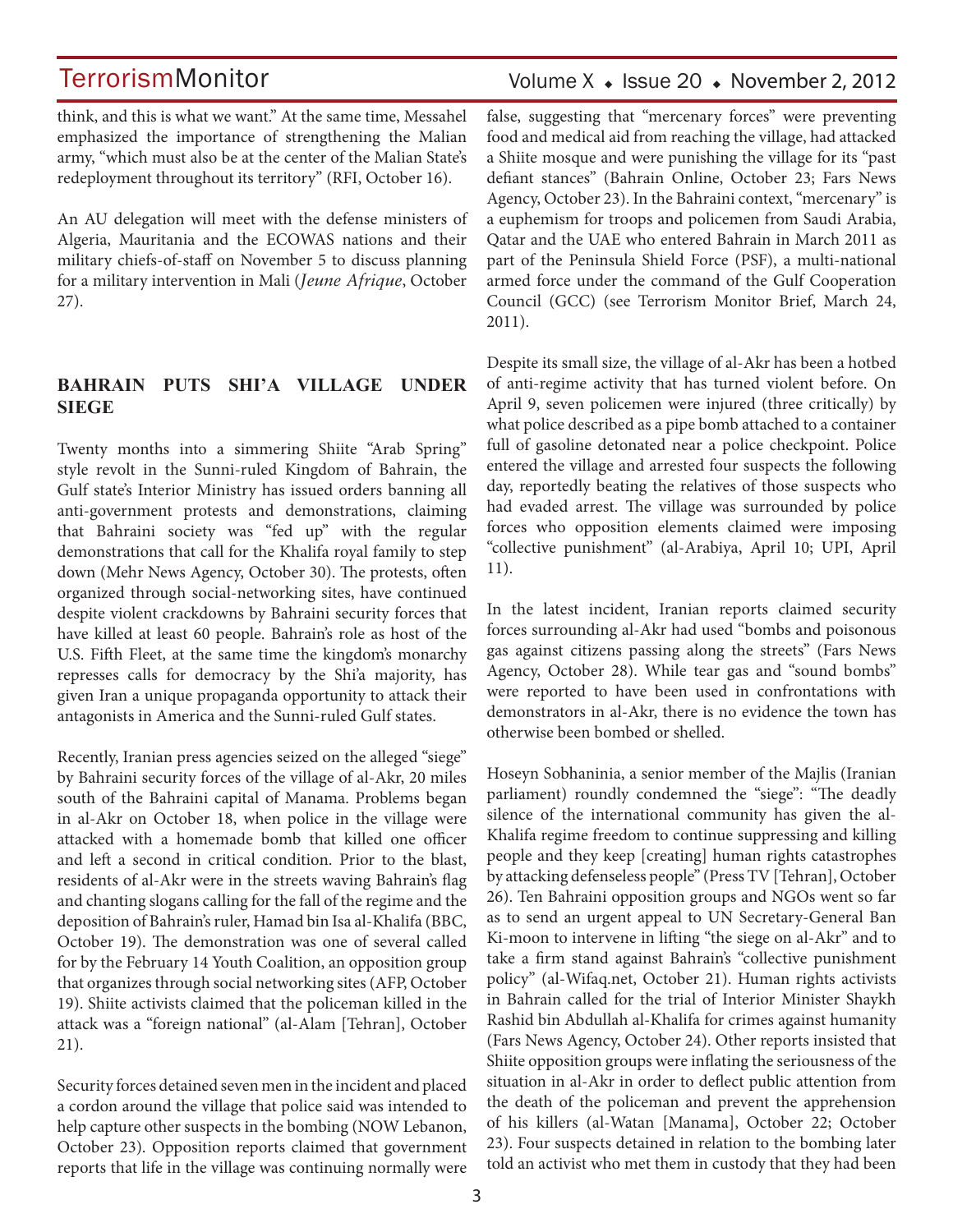### TerrorismMonitor Volume X + Issue 20 + November 2, 2012

beaten and tortured into signing confessions (Fars News Agency, October 23).

Clashes following protests against the police activity in al-Akr spread to the predominantly Shiite village of Bani Jamra where police used tear gas and shotguns firing birdshot to battle demonstrators armed with Molotov cocktails and iron rods on October 23 (BBC, October 26). There were also reports of clashes with police outside al-Akr as activists tried to enter the village (al-Awwamiyah, October 23). On October 25, security patrols were attacked in the streets of Manama with firebombs and iron rods (*al-Wasat* [Manama], October 26). The continuing protests and street violence demonstrate that the Bahraini regime is still far from quelling anti-regime activity, as well as proving that some activists are ready to raise the stakes with fatal attacks on local security forces. With Iran ready to fan the flames created by opposition activity, it is clear that even a relatively minor incident could be used to precipitate a broader Shi'a uprising against the rule of the Sunni royal family.

## **Boko Haram's Growing Presence in Niger**

#### *Jacob Zenn*

The recent arrests of Boko Haram members in the Niger town of Zinder come at a time when the Islamist movement's fighters are taking advantage of the porosity of the Nigeria-Niger border region to avoid security crackdowns in Yobe, Borno and other states of northeastern Nigeria. On September 27, a Nigerien security official reported that five Boko Haram members were arrested in Zinder, one of the rare times that Boko Haram members have been arrested outside of Nigeria since Boko Haram launched an insurgency in September, 2010 to dismantle Nigeria's secular regime and "entrench a just Islamic government" (*Vanguard* [Lagos], September 27; AFP, May 29, 2010). The only similar case in Niger occurred last February, when 15 suspected Boko Haram members were arrested in Diffa, Niger's easternmost city, allegedly planning to plant bombs in several of the city's public places (IRIN, February 20). Diffa and Zinder (the largest city in southern Niger) both border Nigeria's Yobe State, where Boko Haram—then popularly known as "the Nigerian Taliban"—established a base nicknamed "Afghanistan" in a village three miles south of the border with Niger in 2003. Diffa is believed to be a principal refuge for Nigerian Boko Haram fighters.

On both sides of the Nigerian-Nigerien border, as well as in northern Cameroon and western Chad, Sunni Islam and the Hausa language are predominant. However, there are sizable minorities of Shuwa Arabic and Kanuri speakers in Diffa, western Chad and Nigeria's far northeastern Borno State, which has been Boko Haram's main area of operations since the start of the insurgency. These cross-border ties help unite the peoples of the border region.

The movement of Boko Haram members into Niger follows a series of blows inflicted on the movement by Nigerian security services in recent weeks:

- On September 24, Nigeria's Joint Task Force (JTF) killed 35 Boko Haram members and seized ammunition and weapons in house-to-house searches in Yobe;
- Also on September 24, the Special Security Squad launched "Operation Restore Sanity" in Mubi, Adamawa State, which borders Borno to the south. 156 Boko Haram suspects were arrested, four of whom were believed to be unit commanders. A top commander, Abubakr Yola (a.k.a Abu Jihad) was killed in the operation (*This Day*  [Lagos], September 25);
- On October 15 the Joint Task Force in Borno State killed 24 Boko Haram members during a series of night raids in Maiduguri (*This Day*, October 17); and
- On October 20, security forces arrested a wanted Boko Haram leader, Shuaibu Muhammad Bama, in Maiduguri at a house owned by his uncle, Senator Ahmad Zanna, who represents Borno Central (*Vanguard* [Lagos], October 21).

Nigeria shares approximately 2,000 miles of border with Niger, Cameroon and Chad, but, according to the Nigerian Immigration Service, only 84 border points are staffed by immigration officials (Reporters 365.com [Lagos], August 9). Nigeria has previously closed the border after major Boko Haram attacks, such as the Christmas Day 2011 church bombings in Madalla, a city outside of Abuja. The Borno State National Service Immigration Comptroller said at the time that such measures were the only way to "prevent the entry and exit of suspected Boko Haram sect members and illegal aliens that have no travel or residence permit documents to remain in the country" (*Guardian* [Lagos], January 7).

Due to the linguistic and cultural ties along the 950-mile Nigerian-Nigerien border, Nigerien Muslims can easily cross the border and assimilate into Boko Haram's ranks. According to local reports in Niger, many Nigeriens have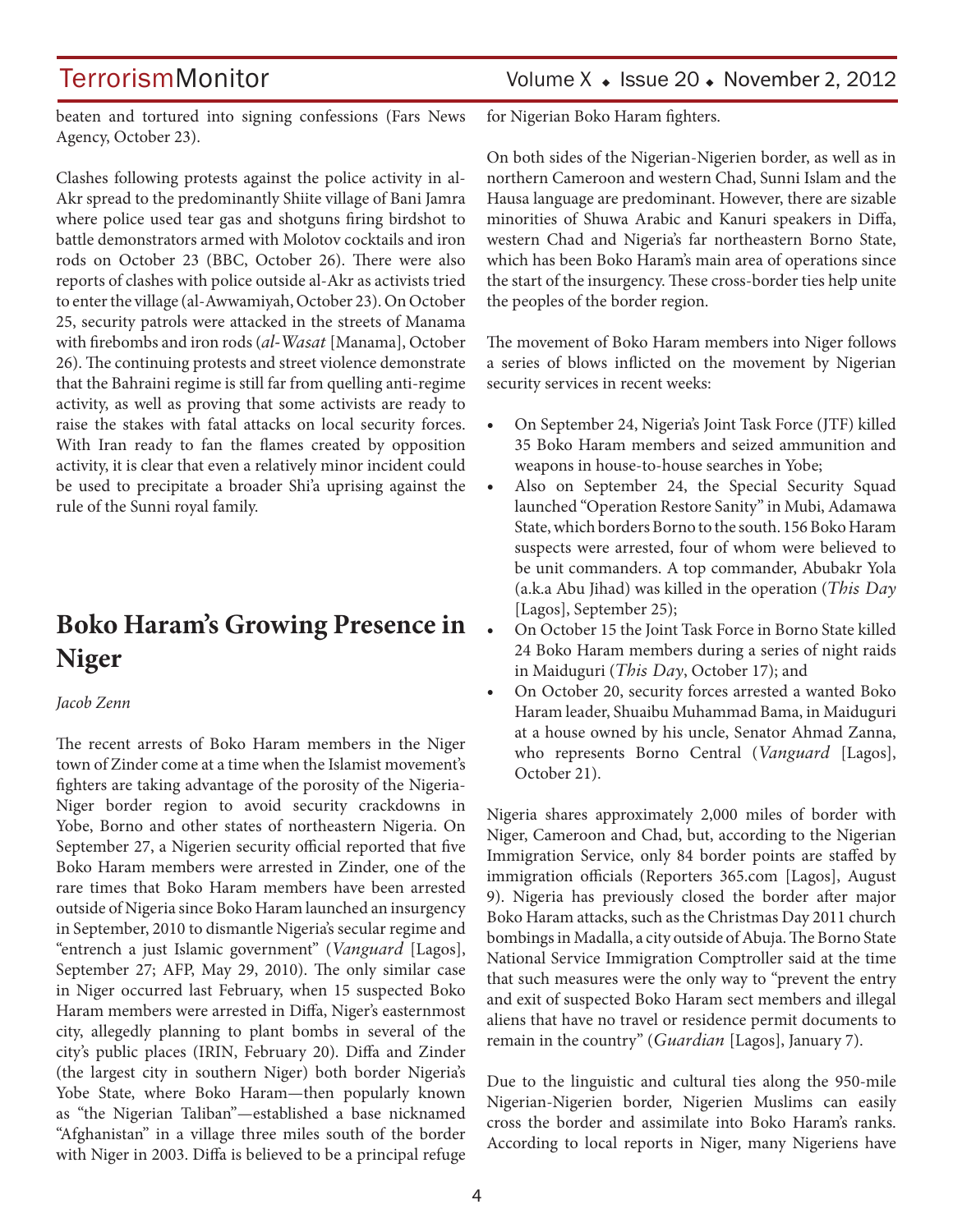joined Boko Haram because of economic rather than religious or ideological motives (*Africa Review* [Nairobi], February 24). Unlike northern Nigeria, Niger does not have a legacy of religious extremism, but it is one of the world's least developed and most impoverished nations.

With an estimated 200,000 herdsmen and farmers in Niger subsisting on Red Cross food rations due to severe drought, the \$30 that Boko Haram offers its members for killing Nigerian security officers—or the \$60 it offers for also stealing the officer's weapon—can be an effective recruiting tool *(Vanguard* [Lagos], October 26). The hundreds of thousands of dollars that Boko Haram has acquired in several dozen bank robberies in the past two years, can provide additional economic motivation for the poor to join the insurgency, whether or not they share the same motivations as Boko Haram leader Abu Shekau. If such reports are true, the poor Nigeriens who are taking up arms for Boko Haram may join other illicit economic activities such as selling black market gasoline and cigarettes. In February, captured Boko Haram spokesman Abu Qaqa told interrogators that Nigeriens were among the groups commonly chosen by Boko Haram to carry out suicide bombings (*The Nation* [Abuja], February 9; for Abu Qaqa's interrogation, see Terrorism Monitor Brief, February 10).

Boko Haram's infiltration of the immigration service also facilitates its operations in the border region. Two days after the arrests of the five Boko Haram members in Zinder, the Nigerian Army announced it had arrested a Nigerian immigration official posing as an army officer. Under interrogation, the official confessed to having been trained along with 15 other Boko Haram members in weapons handling, assassinations and special operations in Niger, and named other officials who were conspiring with Boko Haram (*This Day*, September 29). The October 19 killing of a customs official and his son in Potiskum, Yobe State, by Boko Haram members was likely intended to coerce other officials to comply with – or at least not obstruct – Boko Haram's efforts to infiltrate the immigration service (*Daily Trust* [Ikeja, Lagos State], October 21). Boko Haram has similarly assassinated dozens of Islamic clerics, politicians and journalists who disagreed with Boko Haram's ideology and militant activities in order to deter other influential figures from speaking out.

Since April, there have been reports of several hundred Nigerian and Nigerien Boko Haram members helping al-Qaeda in the Islamic Maghreb (AQIM), Ansar al-Din and the Movement for Unity and Jihad in West Africa (MUJWA) consolidate control of northern Mali after the three militias

### Volume  $X \triangleleft$  Issue 20  $\triangleleft$  November 2, 2012

expelled the National Movement for the Liberation of Azawad (MNLA), the ethno-national secular Tuareg militia (*Vanguard* [Lagos] April 9). As a result, the territory of Niger separating northern Nigeria from northern Mali—only 300 miles across at its shortest point, Sokoto to Gao—is becoming an important area of transit for the insurgents. Niger is the one country of these three that has thus far avoided an Islamist insurgency on its territory, but Niger has a restive Tuareg population in the northern Agadez region bordering northern Mali and an increasing Boko Haram presence in its southern border cities—both representing potential sources of instability. Given this pressure, Niger and Nigeria agreed on October 18¬—after four years of discussion¬—to deploy joint patrols along their border in order to prevent the Boko Haram presence in southern Niger from growing into a cross-border insurgency (This Day, October 18).

*Jacob Zenn is a legal adviser and international affairs analyst who focuses on the Boko Haram insurgency in northern Nigeria.* 

## **What is Hezbollah's Role in the Syrian Crisis?**

#### *Nicholas A. Heras*

Recent reports of an increase in Hezbollah's involvement in Syria's civil war as combatants alongside the Syrian military represent a potentially sharp escalation in the regional impact of the ongoing conflict. Accusations concerning Hezbollah's military support for the Assad government leveled by the party's Lebanese political opponents, the Syrian opposition and pro-opposition states have been persistent since the outbreak of the Syrian revolution in March 2011. Hezbollah's leadership has replied that it is protecting Lebanese Shi'a villagers living along the Lebanese-Syrian border from attacks by Syrian rebels and that the Syrian opposition is actively being funded and armed by anti-Assad international actors, including Hezbollah's Lebanese opponents in the March 14 political bloc (*Daily Star* [Beirut], October 15).

On October 3, Free Syrian Army (FSA) chief Colonel Riyad Musa al-As'ad stated that the FSA had killed a senior Hezbollah military commander named Ali Hussein Nassif (a.k.a. "Abu Abbas") and two of his bodyguards near the restive city of Qusayr on the Lebanese-Syrian border. Colonel al-As'ad further asserted that Nassif 's activities in the area had been monitored for two weeks, and that his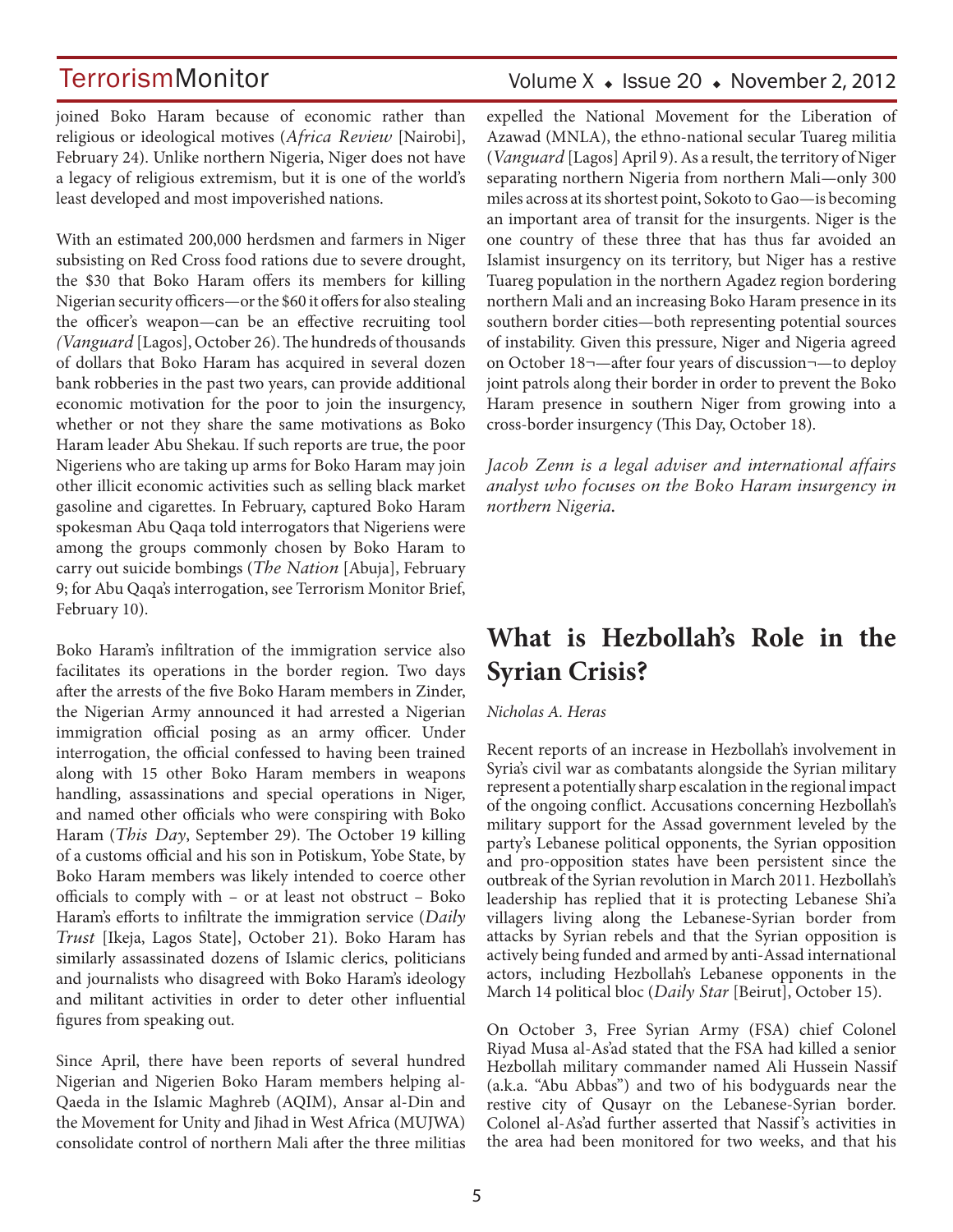death was the result of a carefully planned FSA targeted assassination intended as part of a larger FSA offensive against Hezbollah in and around Qusayr (*The Daily Star*, October 3). Hezbollah officials simply stated that Nassif had died "performing his jihadi duties" (AP, October 2). Several weeks after Nassif 's death, the FSA claimed it had killed an additional 60 Hezbollah fighters and captured 13 in the vicinity of Qusayr (*al-Mustaqbal* [Beirut], October 12).

Lebanese newspapers (some of them antagonistic to Hezbollah) have recently begun publishing stories describing a deeper military commitment by Hezbollah to the Syrian regime. According to one such report, an agreement between the Syrian Defense Ministry and Hezbollah calls for the latter to provide over 2,000 "elite" fighters to Syria in the event of a foreign invasion. The report also claimed that Hassan Nasrallah offered the Assad government the full use of Hezbollah's military capabilities in the event that "urgent assistance" was needed (al-Jamhouria [Beirut], July 26).

Another Lebanese publication claimed that Unit 901, an alleged elite Hezbollah military unit, had crossed into Syria to fight in the cities of Qusayr, al-Rastan, Talbiseh, and Homs, all near the Lebanese-Syrian border (*An-Nahar* [Beirut], July 27). This movement of Hezbollah troops into Syria was reported to be the result of the Syrian military's need for assistance in the campaign to defeat rebels in Aleppo (*Majalla*, August 23). Hezbollah, along with the Iranian Quds Force, was also alleged to be training a 60,000-person Syrian military division modeled after the Iranian Revolutionary Guards to protect the Alawite-majority Latakia Governorate of Syria (*Asharq Al-Awsat*, September 30).

Hezbollah's soldiers were recently reported to have been participating as shock troops in several of the most intense battles of the conflict, including in and around Homs, Hama, suburbs of Damascus such as Zabadani and in the vital northern city of Aleppo (al-Sharq al-Awsat, October 20). FSA units operating in Qusayr claim they have killed over 300 Hezbollah and Iranian fighters (AFP, October 7). A defected member of the powerful Syrian Air Force Intelligence Branch has asserted that Hezbollah has 1,500 fighters supporting the Syrian military inside the country (*Times UK*, October 6).

Sayyid Hassan Nasrallah, Hezbollah's Secretary General, has refuted these allegations, stating that his party only supports the al-Assad government politically and that it was assisting 30,000 Lebanese Shi'a villagers living in 20 villages in Syria near the Lebanese border. [1] The villagers, in close vicinity to Qusayr and the city of Hermel in Lebanon, had, according to Nasrallah, been the victims of targeted assaults by the FSA and deserved the right to self-defense and support from the party (*Ahul Bayt News Agency*, October 12).

Shi'a refugees from the embattled villages claimed that over 5,000 armed men, the majority with ties to Hezbollah, were protecting the villages from attack (AFP, October 17). Hezbollah is alleged to have used Katyusha rockets against Sunni villages on the Syrian side of the border (*Independent*, October 26).

In spite of Hezbollah's strong support for the al-Assad government, the presence of thousands of Hezbollah fighters actively participating in Syrian battlefields would be a significant departure from the established understanding of the party's force capabilities. At present, the most consistent reports of direct Hezbollah military involvement in Syria occur in regions of the country that border Lebanon and have a significant Shi'a population, or in areas that are of strategic interest to Hezbollah because of their use as routes for moving weapons from Iran through Syria, such as the route through the Zabadan District of the Rif Dimashq Governorate.

Hezbollah's active-duty military force is widely estimated to stand at between 2,000 and 4,000 fighters. These fighters are thought to be deployed mainly in southern Lebanon as a deterrent to Israeli invasion and throughout Hezbollahcontrolled or monitored areas of Lebanon to guard the party's exclusive "security zones" and weapons caches. Predominately Shi'a regions of Lebanon, such as in the southern suburbs of Beirut, southern Lebanon, and the Beka'a Valley, are secured by a mix of Hezbollah full-time fighters, auxiliary village-level militias and armed members of the Lebanese Shi'a AMAL movement [2]

A Lebanese Army source with extensive knowledge of Hezbollah's war-fighting abilities states that any large-scale deployment of Hezbollah forces in Syria would most likely be the result of a severe strain being placed upon the Syrian military's ability to overcome rebel activity in the larger cities of Syria, such as Aleppo and Homs. [3] Hezbollah's specialization in reconnaissance and intelligence operations and doctrinal emphasis on the use of guerilla warfare would be of limited use in the current context of the Syrian theater of operations and its demand for mechanized capabilities that Hezbollah does not possess. Hezbollah Special Forces, such as the "Scorpions," could be used in limited engagements to disrupt the Syrian rebels' lines of support near the Turkish border or to perform rural ambush operations.

As a result of Hezbollah's limited resources and specialized doctrine of warfare, deploying a large force in active combat alongside the Syrian military would present an enormous strain on the party's ability to combat Israel and overcome its internal enemies inside of Lebanon. The presence of thousands of Hezbollah fighters in Syria would indicate either that the party has far more active-duty fighters than was previously believed, or that in order to execute a strategy of supplementing the Syrian military, Hezbollah is drawing significantly from its village-level reserves.

Potentially, Hezbollah could also convince its March 8-bloc allies in Lebanon, particularly AMAL, but also the Free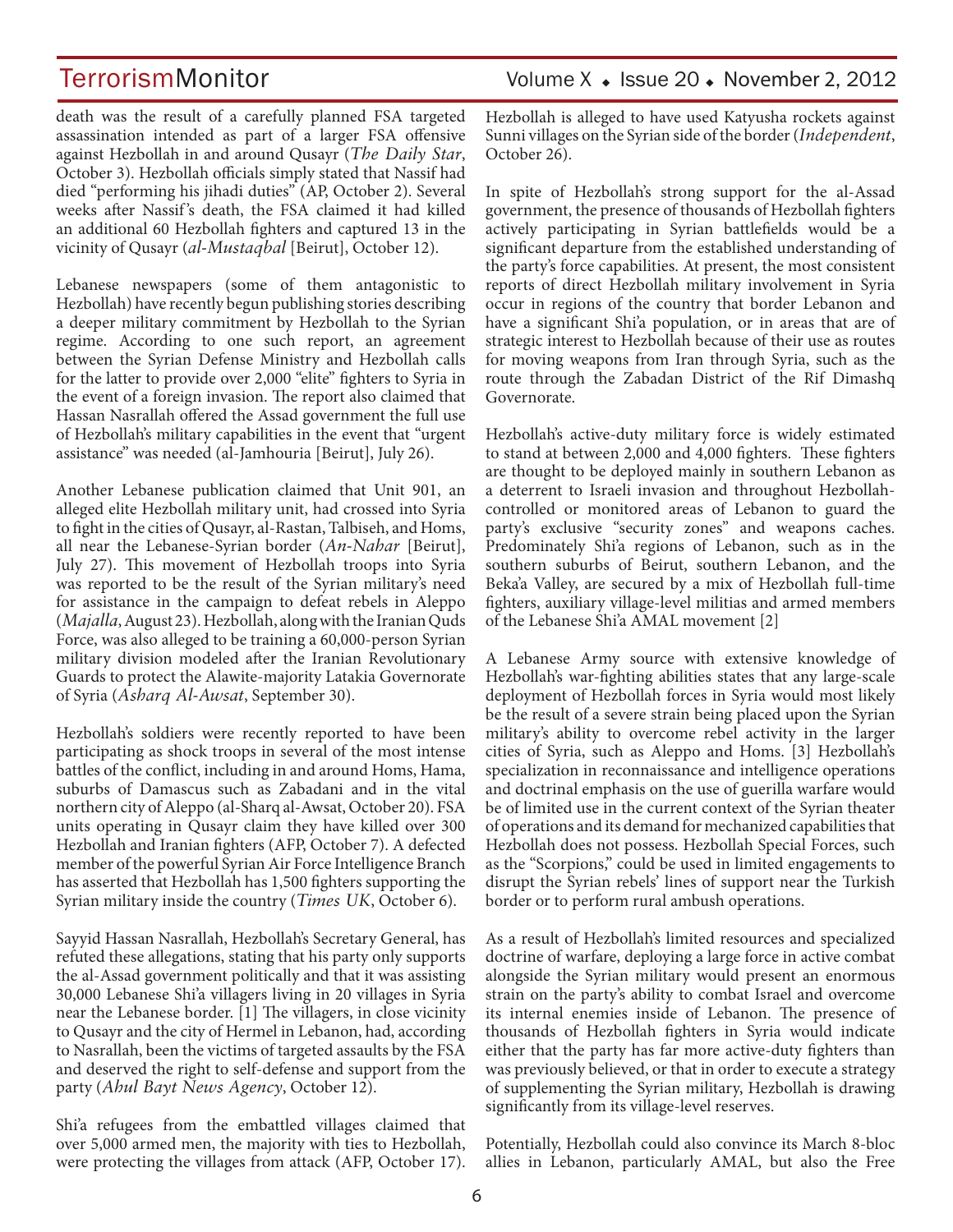Patriotic Movement, the Syrian Socialist Nationalist Party and the Marada Movement, amongst others, to provide armed support for the Syrian military to supplement its efforts. Although this is a possibility, there is no convincing evidence at this time that Hezbollah's Lebanese allies are mobilizing for combat duties in support of the Syrian military. This type of broad, March 8-bloc deployment would indicate that the parties in the bloc are confident in their ability to resist Israel in the event of another invasion of Lebanon and to overcome internal Lebanese rivals such as the Future Movement and Salafist militant groups in the event that an internal conflict were to erupt.

Further, the Syrian civil war presents anti-Hezbollah factions in Lebanon with a convenient opportunity to strike at the party and potentially minimize the risk of Hezbollah's retribution against them. Reports indicate that more than 300 Lebanese fighters, mainly Sunnis, have been actively supporting the Syrian rebels in Homs Governorate, including an all-Lebanese military unit (Daily Star, May 31). Some of these Lebanese fighters state that they have fought with veteran rebel units such as the "Standard of the Free Orontes," which claims to have faced Hezbollah soldiers in action in and around Homs (*NOW Lebanon*, October 19).

Areas of the Syrian governorates of Homs and Rif Dimashq that border Lebanon are now a battlefield where the Syrian military and Hezbollah are arrayed against fighters from the FSA and Lebanese anti-Hezbollah factions. The March 14 Bloc, frustrated in its ongoing efforts to reduce the political power of Hezbollah inside of Lebanon and to force the party to relinquish its heavy weapons, would benefit if the defeat of the Assad government forced Hezbollah to renegotiate its armed presence in Lebanon.

*Nicholas A. Heras is an M.A. Candidate in International Communication at the American University (DC) and a former David L. Boren Fellow.*

Notes:

1. The United States Department of Treasury designated Hezbollah Secretary General Sayyid Hassan Nasrallah as a sponsor of terrorism for "providing training, advice, and extensive logistical support to the government of Syria; directly trained Syrian military personnel and facilitated training efforts by the Iranian Quds Force; coordinating efforts with the Syrian military and the Quds Force to expel Syrian rebels" (U.S. Department of the Treasury, September 13, 2012, http://www.treasury.gov/press-center/pressreleases/Pages/tg1709.aspx).

2. The author would like to thank Dr. Carl Anthony Wege, professor at the Coastal College of Georgia, for his insight into the structure of Hezbollah's military forces.

3. Interview conducted by the author with a Lebanese Army source with extensive operational experience throughout Lebanon who requested anonymity due to being on active duty. Interview conducted on October 24, 2012.

## **Kenya's Coast Province and the Mombasa Republican Council: Islamists, Separatists or Political Pawns?**

#### *Andrew McGregor*

Kenya's decision to launch a military intervention in Somalia to eliminate the threat posed by the Islamist al-Shabaab movement has resulted in battlefield successes but has also led to terrorist attacks and riots in the cities of Nairobi and Mombasa and even the formation of a Kenyan chapter of al-Shabaab. Simultaneous with these events are a growing number of incidents of political violence in Kenya's largely Islamic Coast Province, a region with an active secessionist movement that operates under the name of the Mombasa Republican Council (MRC). Formed in 1999, the MRC has until recently focused on legal means of attaining independence for the Coast region, which has significant cultural, linguistic, ethnic, historical and religious differences from the inland regions of Kenya where national power is held. In the Coast Province, the dominant culture and language is Swahili, which reflects a Bantu core and strong influences from Arab, Asian and European sources. Most indigenous residents refer to themselves as "Coasterians" rather than "Kenyans" and have numerous grievances with the Nairobi government over issues such as underdevelopment, poverty, land ownership, unemployment and government projects that bring few benefits to Coast residents.

#### **Background: A Question of Sovereignty**

The Coast Province consists of the coastal strip of Kenya on the Indian Ocean and is inhabited by Mijikenda, Swahili and Arab peoples, representing a population of roughly 22.5 million. The coastal region came under the rule of Omani Arabs based in Zanzibar after they expelled Portuguese colonists in the late 18th century following 200 years of rule. The Sultan of Zanzibar agreed to lease the coastal region of modern Kenya (then known as "al-Zanj") to the Imperial British East Africa Company in 1888. An 1895 treaty between Britain and the Sultan brought the region under formal British protection, with the residents remaining subjects of the Sultan rather than subjects of the British crown, as in the Kenya colony. It is this point that is the principal basis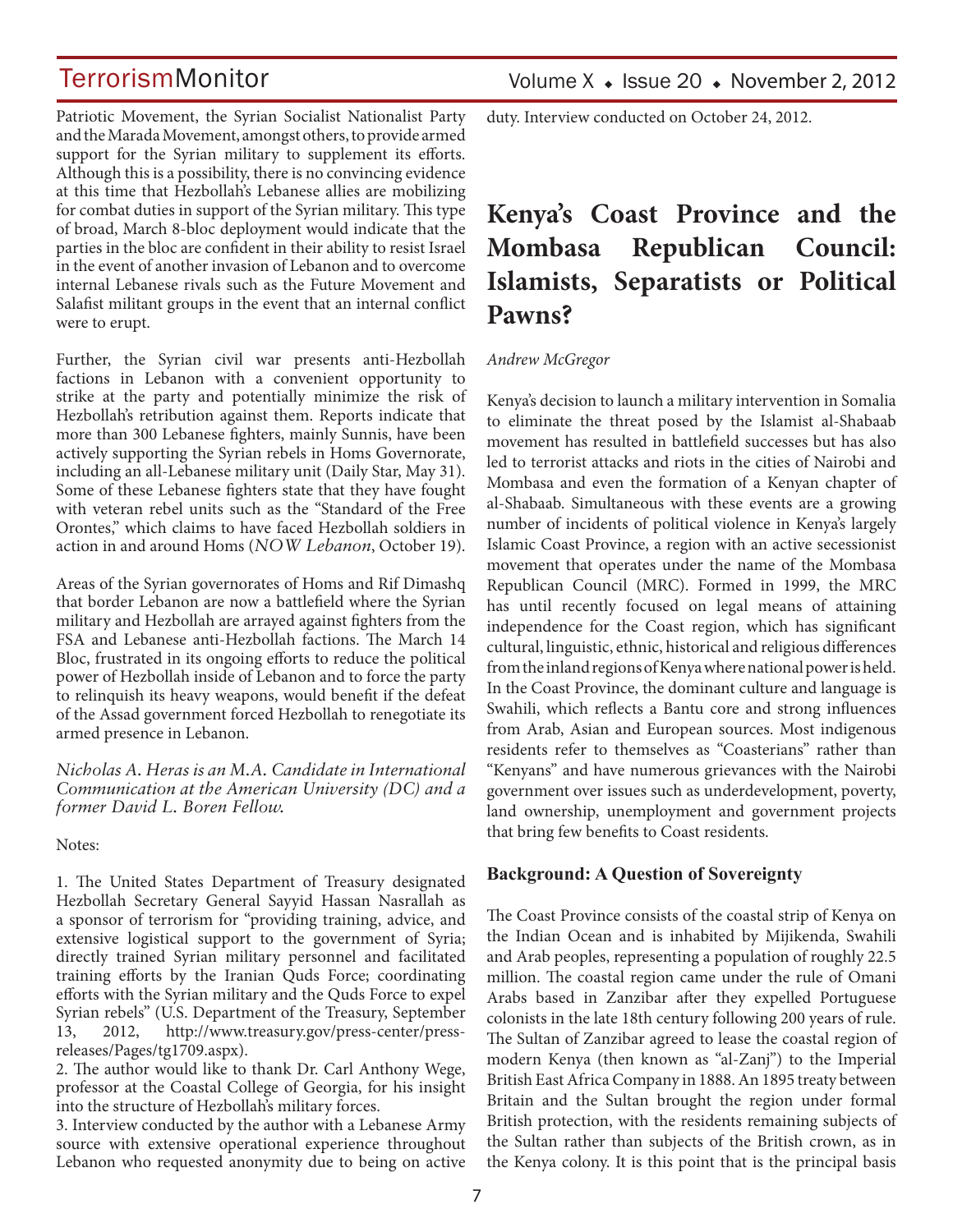for the MRC's legal challenges to its incorporation into postindependence Kenya. [1]

Some MRC members also claim that Jomo Kenyatta, the first prime minister of Kenya, had signed a separate 50-year lease agreement for the Coast strip with Zanzibar that will expire next year, when the Coast region will become independent. However, the movement cannot produce documentation of this claim and there is no reference to it in the existing agreements on which the Kenyan state was founded (Institute for Security Studies [Nairobi], June 27).

A 1908 British ordinance usurped most of the traditional claims to land-ownership on the Coast by declaring all land not under cultivation to be "crown land," thus transferring title to most of the Coast to the state, a system inherited by modern Kenya, which has used the distribution of such lands to up-country Kenyans as a means of patronage or as the basis of resettlement schemes and industrial projects that do little for Coast residents. Little of the wealth created in the region by its busy ports and flourishing tourist industry makes its way into the hands of locals, who face wide-scale unemployment and land loss through various land reforms favoring landholders from the interior. In this economically depressed environment many young men are turning to heroin use while impoverished young women are often absorbed into Mombasa's sex trade.

In the lead-up to Kenya's independence in 1963, Coast residents tended to join either the *mwambao* (Swahili, lit. "coastline"; in this context meaning "self-governing") or *majimbo* (Swahili, lit. "regions," i.e. federalist) camps. The *mwambao* movement began in the years prior to independence as Coastal Arabs and Swahili feared being taken over by local Africans and migrants from the "upcountry" regions of Kenya. Unfortunately, many Coast residents believed Kenyan independence would mean the restoration of their lands, not their transfer to a new authority. [2] The *majimbo* current ultimately prevailed, but many of its proponents on the Coast later changed their mind when various protections and guarantees granted to the Coast were pushed aside by the post-independence government. The new nation of Kenya was, in part, an assembly of unwilling elements under the dominance of the tribes of the highland region, with many in the coastal region and the north-eastern ethnic Somali region having serious reservations about union with Kenya.

### **The Kaya Bomba Raiders**

Prior to Kenya's 1997 general elections, shadowy figures thought to be agents of the governing Kenya African National

### TerrorismMonitor Volume X + Issue 20 + November 2, 2012

Union (KANU) began organizing Coast youth and veterans bitter over alleged discrimination in the Kenyan military and government land distribution policies at a base at Kaya Bombo in Kwale District. Most of the recruits hailed from the Digo, one of the nine tribes composing the Mijikenda group (a largely colonial construct). Dressed in black robes bearing a star and crescent moon and armed with firearms and machetes, the Raiders slaughtered up-country people as well as many non-Digo coastal residents who could not respond to Digo greetings, this being the main method of determining who was native to the region and who came from up-country.

The performance of the General Service Unit (GSU) paramilitary and other Kenyan police units in combatting the Kaya Bomba Raiders was so inept that even some of the militants came to the conclusion that the repeated refusals of the security forces to engage or pursue the raiders even under favorable conditions and the transfer out of the region of veteran police officers familiar with the terrain meant the militants were serving a political purpose, likely by disrupting coast society during voter registration. GSU methods focused on rounding up unarmed members of the Digo and subjecting them to arbitrary arrest, beatings, torture and rape. [3] The MRC has repeatedly denounced the Kaya Bomba Raiders, characterizing their "revolt" as an episode of state-organized political violence at odds with the objectives and methods of the MRC.

### **The Rise of the Mombasa Republican Council**

Since its formation, the MRC has pursued its quest for independence in the courts, citing the questionable status of the Coast region at the time of independence. The movement employs two main slogans; *Pwani Si Kenya*  ("The Coast is not part of Kenya") and *Nchi Mpya Maisha Mpya* ("New country, new life"), and is jointly governed by a Leadership Council composed of the movement's executives and the more secretive Council of Elders. All MRC recruits go through an initiation known as "oathing." This ceremony is an important exercise in the creation of secret societies on the Kenyan Coast. From various descriptions, the oathing usually consists of a ritual applied to recruits in a spiritually important place (such as a forest) involving ritual bloodletting and the taking of an oath to maintain secrecy and follow orders explicitly. In return, the new member receives supernatural protection from enemy weapons and the ability to render himself invisible from his enemies. [4]

Belief in supernatural forces has always been strong in the Coast region, but there are a growing number of young, educated "Coasterians" who reject what they describe as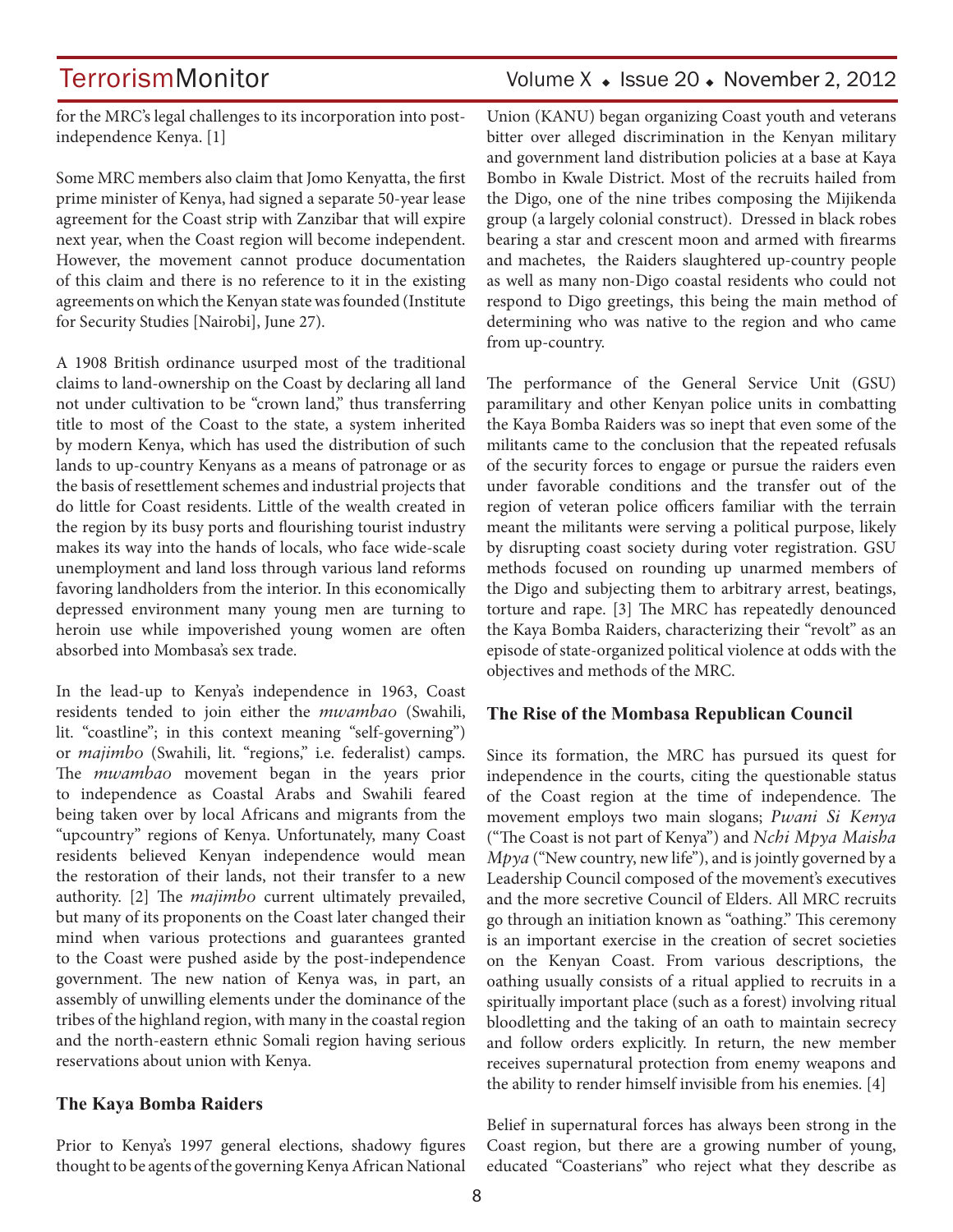Volume  $X \triangleleft$  Issue 20  $\triangleleft$  November 2, 2012

the deceptions practiced by local sorcerers and practitioners of witchcraft. Oathing itself is clearly based on pre-Islamic beliefs and folk traditions beyond the pale for most members of Salafist groups such as al-Shabaab or their allied organizations in Nairobi and Mombasa.

When the Kenyan government banned the MRC in October, 2010, the movement did not take up arms but instead took the government to court, achieving a surprising repeal of the ban from the Mombasa High Court on July 25 of this year. This success, however, only raised suspicions in some Kenyan quarters of the movement's source of financing in light of the generally impoverished condition of its leadership (*Nairobi Star,* October 20). On October 9, security officials announced they had opened an investigation of several MPs and a number of businessmen related to support and funding of the MRC (*The Standard* [Nairobi], October 10; Capital FM, October 13). A prominent Muslim leader and member of parliament, Shaykh Muhammad Dor, was arrested on October 17 on charges of inciting violence after endorsing the MRC and promising to fund it "if asked" because it was "not an outlawed group" (Capital FM [Nairobi], October 19; AFP, October 18).

#### **Violence Begins to Spread in the Coast Region**

Grenade attacks in the Coast Province began in late March with an attack on a restaurant in Mombasa and another in the town of Mtwapa (AFP, March 31). An oathing ceremony at Kaloleni in the Kilifi District turned deadly on September 27 when a village elder was killed by people alleged to be involved in an oathing in the nearby forest. Local residents had watched the strangers arriving in the area and feared they were preparing an attack on Kaloleni. Villagers pursued the roughly 200 men and killed eleven of them, including seven by stoning. Four more men alleged to have been MRC members escaping the initial massacre were lynched after they tried to hijack a car in Samburu (*Daily Nation* [Nairobi], September 29). Eight men, including an alleged "witchdoctor" responsible for administering the oaths were arrested and charged with various offenses (*Standard* [Nairobi], September 28; October 2).

After the lynchings, local police displayed items used in the oathing ceremonies, including flags, sheep heads, fresh sheep skins, black and red cloth, machetes, knives and various "concoctions" (*Daily Nation* [Nairobi], September 29). However, one security source told journalists that "This was not the MRC. It is an entirely new group and it looks like we have a bigger security problem" (PANA Online, September 29).MP Najib Balala, the leader of the Republican Congress Party of Kenya, said that the MRC has legitimate grievances and was only fighting for justice: "We know what the MRC is. We have not seen terrorism in its face" (Nairobi Star, October 2).

Kenyan authorities blamed the MRC for a vicious machete attack on Fisheries Minister Amason Kingi at a campaign rally just north of Mombasa on October 4. Kingi survived the attack due to the efforts of his bodyguard, who was hacked to death before those attending the rally beat the three attackers to death (PANA Online, October 22). The Minister is considered the point man in the Coast region for Prime Minister Raila Odinga of the Orange Democratic Movement (ODM), who is running for president in the coming elections (PANA Online, October 5). Odinga commented on the violence in the Coast region: "It looks to me like there are people who want to disrupt the elections and the registration of voters especially in the Orange Democratic Movement (ODM) zones so that people cannot register and eventually vote" (PANA Online, October 9). According to Coast Provincial Police commander Aggrey Adoli, the attackers were MRC members who had just arrived from a forest where they had taken the oath. Adoli went on to advise local politicians to examine the MRC's beliefs closely before offering their support to the movement (*The People* [Nairobi], October 8). However, MRC spokesman Rashid Mraja said that these and other youth found taking the oath in Coat region forests by security forces had been paid by local businessmen and politicians to join a violent militia ("the Muyeye movement") designed to discredit the MRC's calls for secession and ultimately lead to fighting between the two groups (*The People* [Nairobi], October 8).

GSU detachments are currently engaged in a disarmament campaign in the Tana River district and the pursuit of some 2,000 youth alleged to have taken the MRC oath in September (*Daily Nation* [Nairobi], October 22). A group of Tana residents have threatened to sue the GSU for alleged atrocities carried out during the campaign (KBC-TV, September 26). The district is host to long-standing tensions between Pokomo agriculturalists and Orma pastoraslists over access to water. These tensions exploded on August 22, when the Pokomo attacked an Orma camp, killing 62 men, women and children with machetes, spears and handguns (al-Jazeera, August 22). Further violence followed in a pair of retaliatory attacks on other villages in the district, killing another 50 people, including nine police officers (K24TV, September 7; *Daily Natio*n [Nairobi], October 1). Despite the dispute over water rights, it appears to have been political considerations that set off the violence, with the Pokomo hoping to disrupt voter registration amongst the Orma in Tana River District, where all three MPs currently hail from the Pokomo tribe. A local MP, Dhadho Godhana, was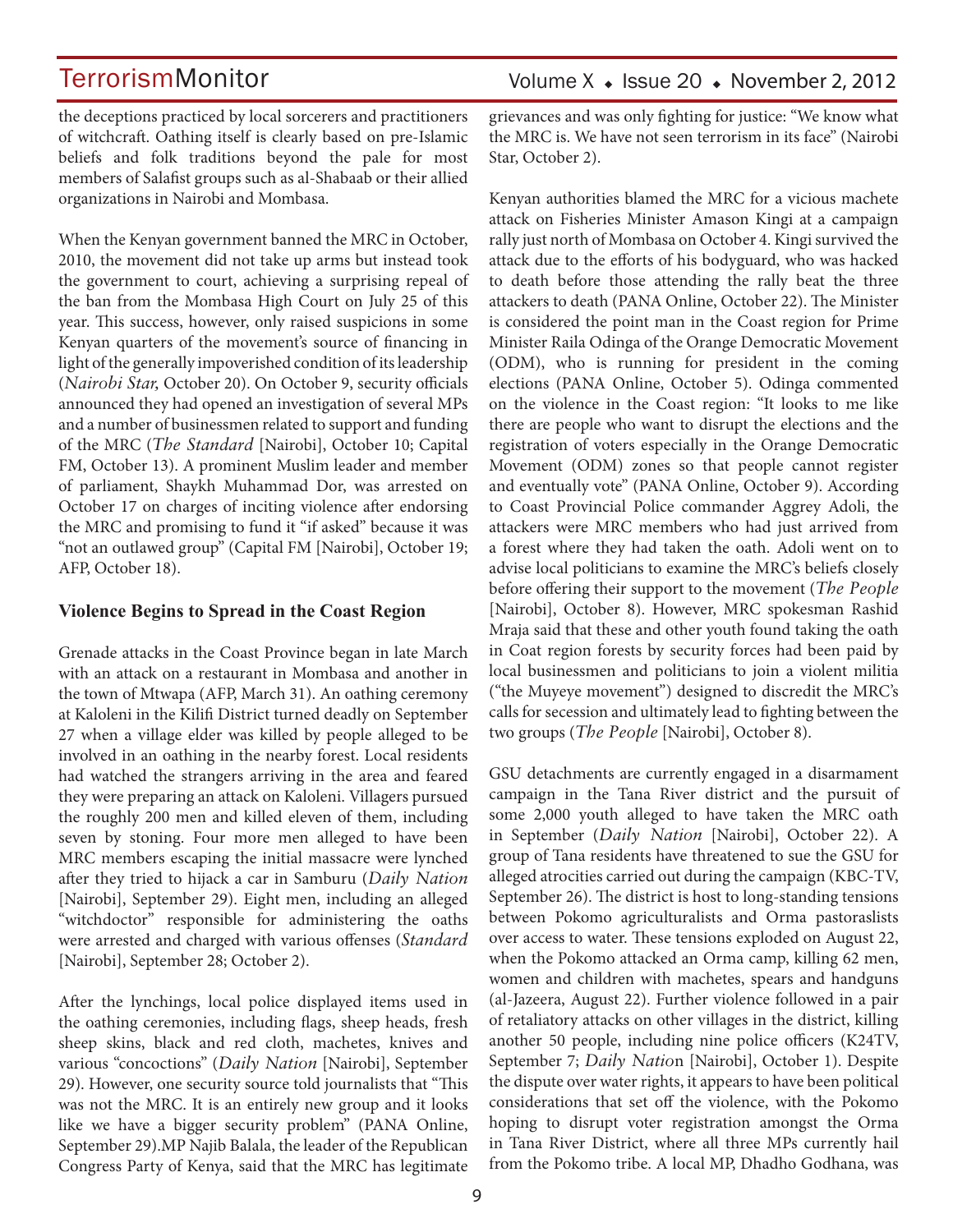### TerrorismMonitor Volume X + Issue 20 + November 2, 2012

dropped from cabinet and charged with inciting violence in the Tana River delta amidst claims from villagers that their attackers included many people they did not recognize and who appeared to be organizing the massacres (AFP, September 14). Muslim clerics in the region have told the tribes they are being used for political purposes and have urged them to form a peace council to prevent further violence (*Nairobi Star*, October 2).

Kenyan police reported that a group of suspected MRC members raided their camp in Likoni with "crude weapons" in the early hours of October 20. Three days earlier, a GSU officer was killed in a grenade attack (*Daily Nation* [Nairobi], October 17, October 20).

### **Sweeping Up the MRC Leadership**

The MRC's existence as a legal entity was short-lived, as the Mombasa Chief Magistrate accepted an application by the state and once again outlawed the MRC, ordering police to arrest all its leaders and present them in court to face fresh indictments (PANA Online, October 22). By coming back under an official ban, MRC activists will now be subject to the sweeping new powers given to security forces by the Prevention of Terrorism bill currently on its way to a third and final reading in the Kenyan parliament (KBC-TV, September 27; *Standard* [Nairobi], September 27).

On October 14, police raided the home of MRC leader Omar Hamisi Mwamnuadzi in Kombani, south of Mombasa. Mwamnuadzi had gone into hiding after security forces began a crackdown on various groups on October 8. Police reported that they were met at the road leading to the MRC leader's home by two bodyguards who threw a petrol bomb at a police vehicle. The bomb failed to explode and the two men were killed by police who then arrested 38 people, including Mwamnuadzi and his wife. The entire arsenal seized consisted of only four petrol bombs, one AK-47 rifle and 15 rounds of ammunition (*Daily Nation* [Nairobi], October 15).

After his arrest, Mwamnuadzi was charged with possession of the firearm and 15 rounds of ammunition. Both the MRC leader and his wife, Maimuna Hamisis Mwavyombo, were additionally charged with practicing witchcraft and possessing articles used in witchcraft (*Daily Nation* [Nairobi], October 22). Police pointed to the MRC after a local administration official accused of giving out Mwamnuadzi's location was the victim of a violent murder shortly after the MRC leader's arrest (PANA Online, October 16).

of a severe beating, which he claimed was administered during his arrest, his death having been prevented only through the intercession of his bodyguards. The MRC leader lost four teeth while being detained and was unable to raise the \$36,000 bond for his release and that of his wife (*Nairobi Star*, October 20).

Kenyan president Mwai Kibaki used a national "Heroes Day" broadcast on October 20 to warn the MRC that the government "will take firm and decisive action in dealing with those who have issued threats of secession or those who threaten our security. Kenya is one unitary state. The constitution is clear and so is our history. Let us learn from that history and not seek to distort it…" (KBC TV, October 20).

Other MRC leaders have been systematically rounded up or surrendered to security forces in recent days:

- Spokesman Muhammad Rashid Mraja was arrested on October 8 for calling for the secession of the Coast region and failed to make bail (KBC Online, October 8);
- Secretary General Randu Nzwai Ruwa was charged with incitement to violence on October 10 and released on \$24,000 bail. (KBC, October 10);
- Treasurer Omar Suleiman Babu (a.k.a. Bam Bam) surrendered to police on October 23; and
- Council of Elders' chairman Hassan Mbwana Mwanguza was arrested in early October.

### **Islamist Connections?**

In late September, Somalia's al-Shabaab Islamists announced the creation of a Kenyan branch of the movement to be led by Shaykh Ahmed Iman Ali, the founder of the Shabaab-allied Muslim Youth Center (MYC, a.k.a. Pumwani Muslim Youth – PMY). Shaykh Ahmed quickly indicated the group would pursue revenge for al-Shabaab's loss of the port of Kismayo to the Kenyan military by calling for "all means possible" to be used to kill the "infidels" in Mombasa, Nairobi "and across East Africa." [5] In this environment, it is likely that Kenyan authorities will conflate political resistance (violent or non-violent) by the Coast Muslims of the MRC with the more serious pro-Shabaab Salafist threat. During an October 11 cabinet meeting, Kenyan ministers downplayed the possibility the recent violence on the Coast was motivated by local dissatisfaction with the government, suggesting instead that it was the work of al-Shabaab infiltrators and absentee landlords who had been adversely affected by changes to the land laws (*Daily Nation* [Nairobi], October 12).

At his release, Mwamnuadzi appeared to have been the victim

Despite the attempt to paint the MRC as a religious-based movement, some Mombasa businessmen have more concrete